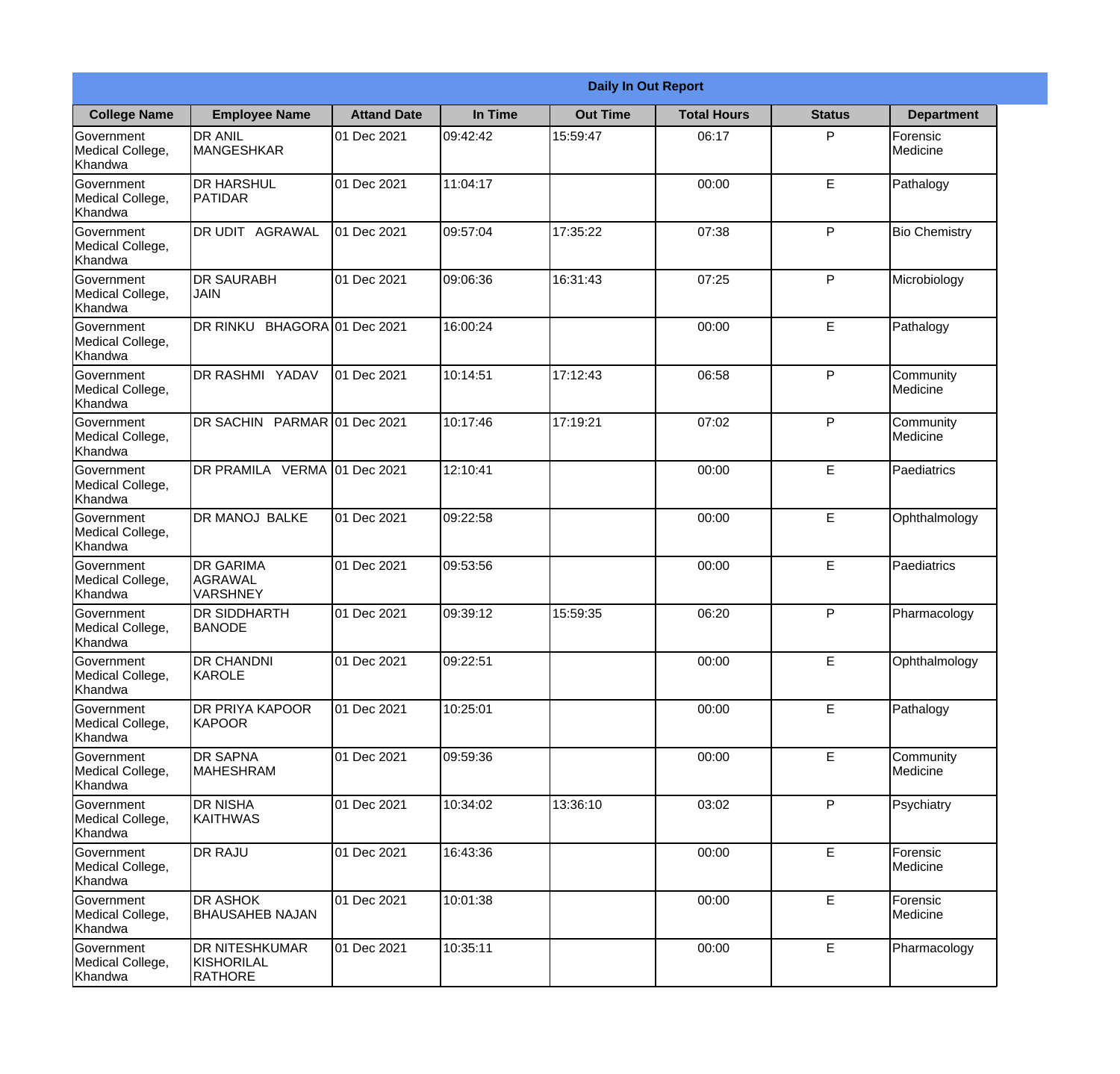| <b>Designation</b>                  | <b>Category</b> |
|-------------------------------------|-----------------|
| Assistant Professor   Para Clinical |                 |
| Assistant Professor   Para Clinical |                 |
| Associate Professor Non Clinical    |                 |
| Associate Professor Para Clinical   |                 |
| Assistant Professor   Para Clinical |                 |
| Assistant Professor   Para Clinical |                 |
| Assistant Professor   Para Clinical |                 |
| Professor                           | Clinical        |
| Assistant Professor   Clinical      |                 |
| Associate Professor Clinical        |                 |
| Associate Professor Para Clinical   |                 |
| Assistant Professor Clinical        |                 |
| Demonstrator/Tutor   Para Clinical  |                 |
| Associate Professor Para Clinical   |                 |
| Assistant Professor   Clinical      |                 |
| Demonstrator/Tutor   Para Clinical  |                 |
| Associate Professor   Para Clinical |                 |
| Demonstrator/Tutor   Para Clinical  |                 |

## **Daily In Out Report**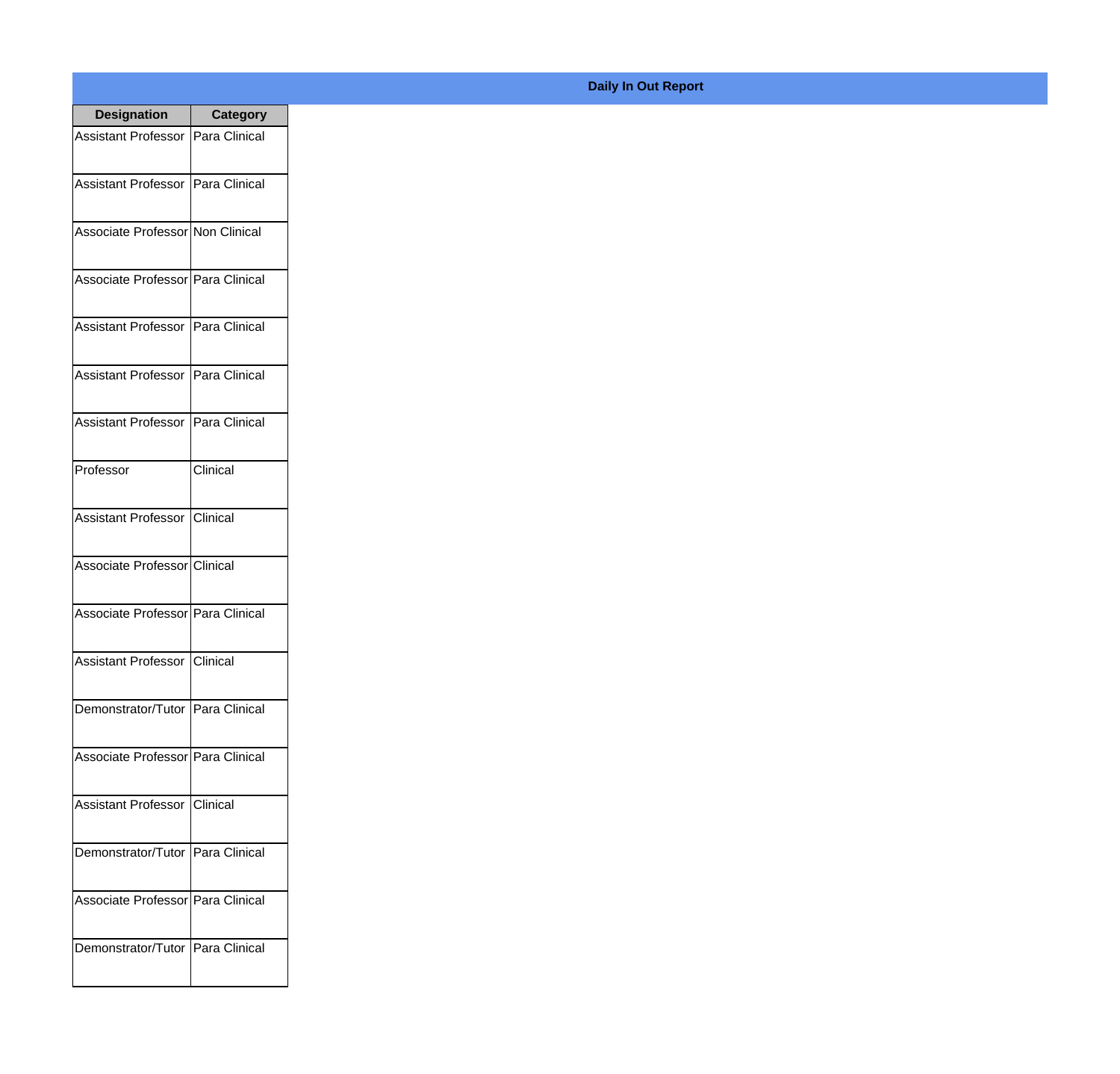|                                                  | <b>Daily In Out Report</b>             |             |          |          |       |   |                             |  |
|--------------------------------------------------|----------------------------------------|-------------|----------|----------|-------|---|-----------------------------|--|
| Government<br>Medical College,<br>Khandwa        | DR PRIYESH<br><b>MARSKOLE</b>          | 01 Dec 2021 | 10:20:50 | 17:32:58 | 07:12 | P | Community<br>Medicine       |  |
| Government<br>Medical College,<br>Khandwa        | <b>DR SANGEETA</b><br><b>CHINCHOLE</b> | 01 Dec 2021 | 10:51:59 |          | 00:00 | E | Physiology                  |  |
| Government<br>Medical College,<br>Khandwa        | DR SUNIL<br><b>BAJOLIYA</b>            | 01 Dec 2021 | 10:28:57 |          | 00:00 | E | OTO-Rhiono-<br>Laryngology  |  |
| <b>Government</b><br>Medical College,<br>Khandwa | <b>DR NISHA MANDLOI</b><br>IPANWAR     | 01 Dec 2021 | 09:42:13 | 17:30:38 | 07:48 | P | Obstetrics &<br>Gynaecology |  |
| Government<br>Medical College,<br>Khandwa        | <b>DR JITENDRA</b><br>IAHIRWAR         | 01 Dec 2021 | 17:33:07 |          | 00:00 | E | Pathalogy                   |  |
| <b>Government</b><br>Medical College,<br>Khandwa | <b>DR MUKTESHWARI</b><br>IGUPTA        | 01 Dec 2021 | 11:28:33 | 17:10:39 | 05:42 | P | Pharmacology                |  |
| <b>Government</b><br>Medical College,<br>Khandwa | DR YASHPAL RAY                         | 01 Dec 2021 | 11:27:00 |          | 00:00 | E | Anatomy                     |  |
| Government<br>Medical College,<br>Khandwa        | RENU<br><b>WAGHMARE</b>                | 01 Dec 2021 | 18:57:26 |          | 00:00 | E | Community<br>Medicine       |  |